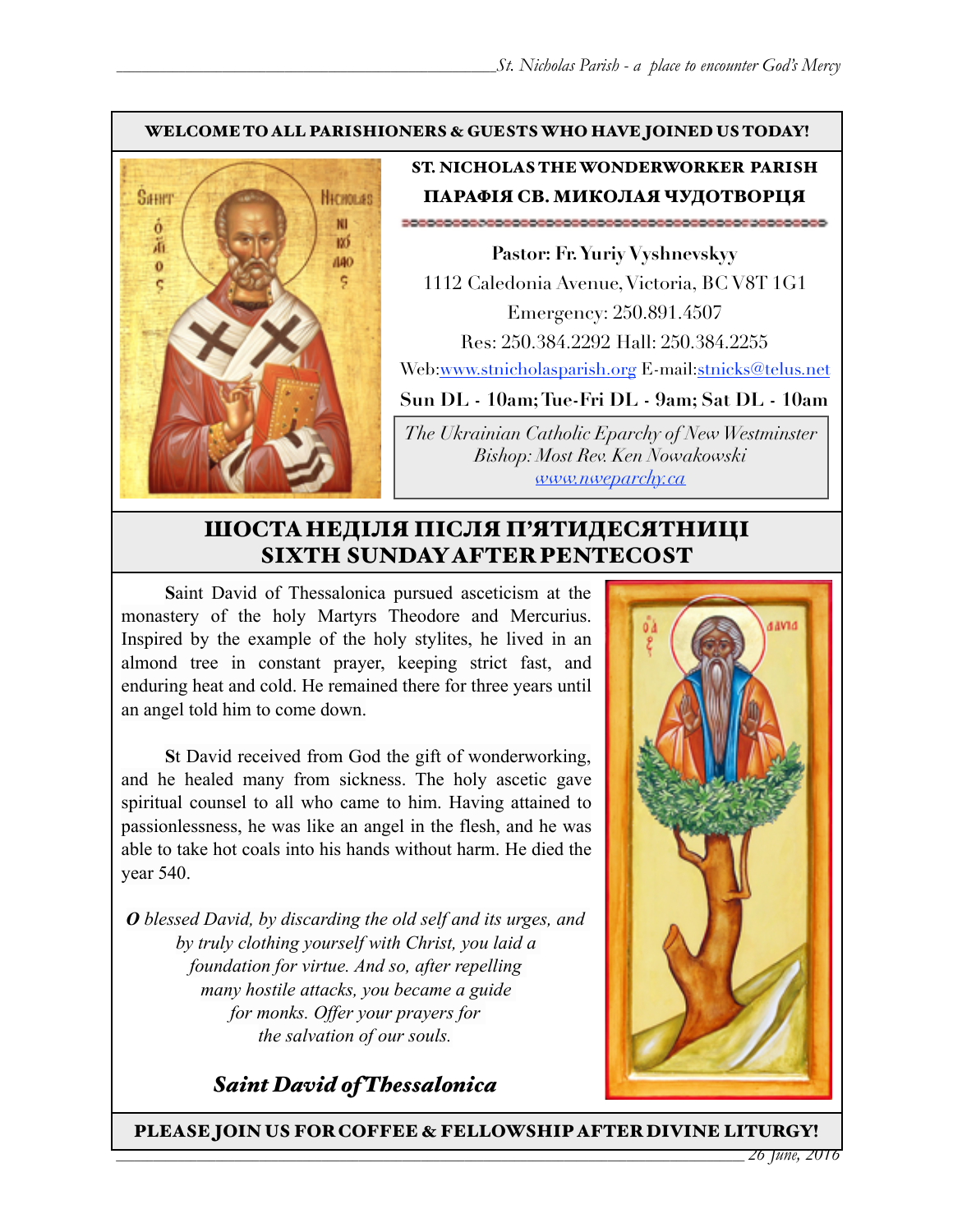| <b>SUNDAY HYMNS</b>                                                                                                                                                                                                                                                                                                                                                                                                                                                                                                                                                                                                                                             |                |                                                             |                                                             |                                                                             |                |  |
|-----------------------------------------------------------------------------------------------------------------------------------------------------------------------------------------------------------------------------------------------------------------------------------------------------------------------------------------------------------------------------------------------------------------------------------------------------------------------------------------------------------------------------------------------------------------------------------------------------------------------------------------------------------------|----------------|-------------------------------------------------------------|-------------------------------------------------------------|-----------------------------------------------------------------------------|----------------|--|
| <b>OPENING HYMN</b>                                                                                                                                                                                                                                                                                                                                                                                                                                                                                                                                                                                                                                             |                | Увійди, Єрею / Come My Friends pg. 238-239                  |                                                             |                                                                             |                |  |
| <b>COMMUNION HYMN</b>                                                                                                                                                                                                                                                                                                                                                                                                                                                                                                                                                                                                                                           |                | Тіло Христове / Let Me Receive You, O Christ pg. 258-259    |                                                             |                                                                             |                |  |
| <b>CLOSING HYMN</b>                                                                                                                                                                                                                                                                                                                                                                                                                                                                                                                                                                                                                                             |                | Вислухай, Боже Могучий / Hear Our Petition pg. 280-281      |                                                             |                                                                             |                |  |
| Please join us today in singing our Sunday hymns!                                                                                                                                                                                                                                                                                                                                                                                                                                                                                                                                                                                                               |                |                                                             |                                                             |                                                                             |                |  |
| <b>SUNDAY &amp; DAILY SCHEDULE</b>                                                                                                                                                                                                                                                                                                                                                                                                                                                                                                                                                                                                                              |                |                                                             |                                                             |                                                                             |                |  |
| SUNDAY, June 26                                                                                                                                                                                                                                                                                                                                                                                                                                                                                                                                                                                                                                                 |                |                                                             | Divine Liturgy - for the Parishioners of St Nicholas Parish |                                                                             | 10:00 AM       |  |
| MONDAY, June 27                                                                                                                                                                                                                                                                                                                                                                                                                                                                                                                                                                                                                                                 |                |                                                             | <b>NO SERVICES</b>                                          |                                                                             | *********      |  |
| TUESDAY, June 28                                                                                                                                                                                                                                                                                                                                                                                                                                                                                                                                                                                                                                                |                | Divine Liturgy of St John Chrysostom                        |                                                             |                                                                             | 9:00 AM        |  |
| <b>WEDNESDAY</b> , June 29                                                                                                                                                                                                                                                                                                                                                                                                                                                                                                                                                                                                                                      |                | Divine Liturgy - Feast of Sts. Peter & Paul                 |                                                             |                                                                             | 9:00 AM        |  |
| THURSDAY, June 30                                                                                                                                                                                                                                                                                                                                                                                                                                                                                                                                                                                                                                               |                | <b>NO SERVICES</b>                                          |                                                             |                                                                             | *********      |  |
| FRIDAY, July 1                                                                                                                                                                                                                                                                                                                                                                                                                                                                                                                                                                                                                                                  |                | <b>NO SERVICES</b>                                          |                                                             |                                                                             | *********      |  |
| SATURDAY, July 2                                                                                                                                                                                                                                                                                                                                                                                                                                                                                                                                                                                                                                                |                | <b>NO SERVICES</b>                                          |                                                             |                                                                             | *********      |  |
| SUNDAY, July 3                                                                                                                                                                                                                                                                                                                                                                                                                                                                                                                                                                                                                                                  |                | Divine Liturgy - for the Parishioners of St Nicholas Parish |                                                             |                                                                             | 10:00 AM       |  |
| Please Note: to request a Divine Liturgy for a special intention, please see Fr. Yuriy to arrange for it!                                                                                                                                                                                                                                                                                                                                                                                                                                                                                                                                                       |                |                                                             |                                                             |                                                                             |                |  |
| <b>SUNDAY EPISTLE READERS</b>                                                                                                                                                                                                                                                                                                                                                                                                                                                                                                                                                                                                                                   |                |                                                             |                                                             |                                                                             |                |  |
| <b>DATE</b>                                                                                                                                                                                                                                                                                                                                                                                                                                                                                                                                                                                                                                                     | <b>READING</b> | <b>UKRAINIAN</b>                                            |                                                             |                                                                             | <b>ENGLISH</b> |  |
| SUNDAY, June 26                                                                                                                                                                                                                                                                                                                                                                                                                                                                                                                                                                                                                                                 | Rm. 12: 6-14   | Liliia Palyvoda                                             |                                                             | Peter Iwanuck                                                               |                |  |
| SUNDAY, July 3                                                                                                                                                                                                                                                                                                                                                                                                                                                                                                                                                                                                                                                  | Rm. 15: 1-7    | Motria Koropecky                                            |                                                             | Caroline Smudy                                                              |                |  |
| SUNDAY, July 10                                                                                                                                                                                                                                                                                                                                                                                                                                                                                                                                                                                                                                                 | 1 Cor. 1:10-18 | Yuliya Pelekhata                                            |                                                             | Rita Vanderven                                                              |                |  |
| SUNDAY, July 17                                                                                                                                                                                                                                                                                                                                                                                                                                                                                                                                                                                                                                                 | Heb. 13:7-16   | Glikeria Iwanuck                                            |                                                             |                                                                             | Darryl Huculak |  |
| Thank you, Epistle readers, for your service in proclaiming God's Word!                                                                                                                                                                                                                                                                                                                                                                                                                                                                                                                                                                                         |                |                                                             |                                                             |                                                                             |                |  |
| PARISH COUNCIL EXECUTIVE                                                                                                                                                                                                                                                                                                                                                                                                                                                                                                                                                                                                                                        |                |                                                             | PASTORAL MINISTRY & HOLY MYSTERIES                          |                                                                             |                |  |
| Alec Rossa - 250.472.3374   CONFESSIONS1/2 hour before Liturgy<br><b>CHAIRPERSON</b><br>VICE-CHAIRPERSONDarlene DeMerchant - 250.727.3837<br>SECRETARYCindy Lazaruk - 778.677.9072<br>TREASURERWilliam Vanderven - 250.478.1458<br>FINANCIAL SECRETARYDavid Newberry - 250.598.8197<br>FUNDRAISING/HALL RENTALRobert Herchak - 250.386.7872<br>MAINTENANCEMurray Chapman - 250.658.4769<br>LITURGICAL COMMITTEEMotria Koropecky - 250.658.3051<br>MEMBER AT LARGECaroline Smudy - 778.440.9419<br>VIBRANT PARISHDarlene DeMerchant - 250.727.3837<br><b>Bequests &amp; Wills:</b> Leaving a bequeath is a process of giving a donation through your will. It is |                |                                                             |                                                             | BAPTISMSby appointment<br>MARRIAGESby appointment<br>FUNERALSby appointment |                |  |
| simply a distribution from your estate to a charitable organization through your last will and testament. It<br>can be as small or as large a donation as you wish. It is important that you talk to your lawyer about the                                                                                                                                                                                                                                                                                                                                                                                                                                      |                |                                                             |                                                             |                                                                             |                |  |

process. In your kindness please remember St Nicholas the Wonderworker Ukrainian Catholic Church in your bequeath and will. If anyone wishes to make such a bequeath in their will, the following clause may be included or added to a will: "I give, devise, and bequeath to St Nicholas the Wonderworker Ukrainian Catholic Parish - 1112 Caledonia Avenue, Victoria BC, V8T 1G1, the sum of \$ \_\_\_\_\_ (or \_\_\_\_% of my estate), to be used for the benefit of the parish and it's pastoral activities."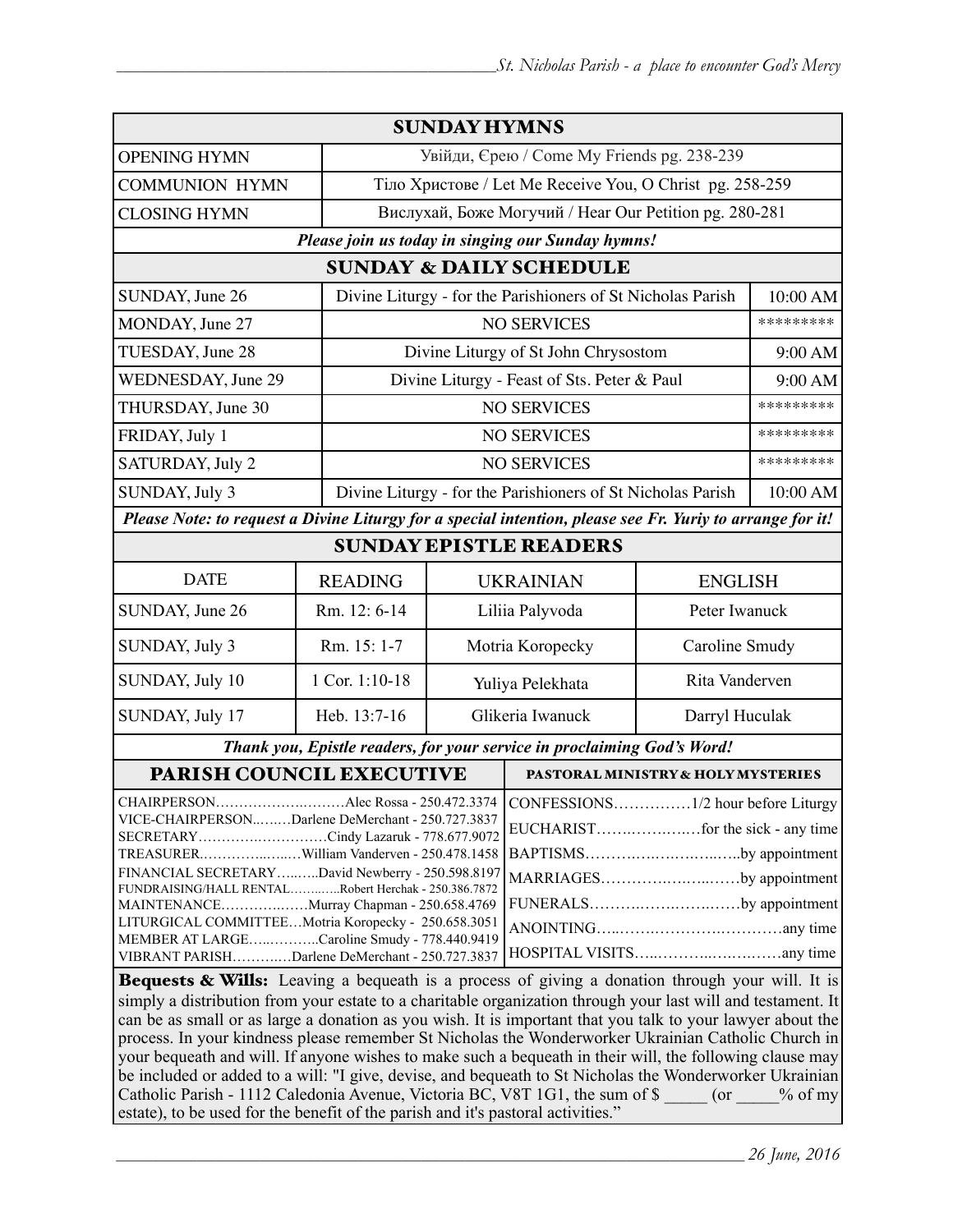#### **Vibrant Parish Prayer**

**O** God, Creator of Heaven and Earth! Because of your indescribable love for us, you sent your Only-Begotten Son, Our Lord and Saviour, Jesus Christ - The Way, The Truth, and The Life and our Salvation. In His name, we turn to You. Strengthen our hearts and minds in Christian love and in unity of purpose as we strive to build a Vibrant Parish. Give us the grace to model our lives according to the Word of God. Instill in us the desire to pray and to celebrate the Holy Mysteries as one Christian Family in our Parish Community. Inspire us to follow Your great command to be a servant to the less fortunate among us! Grant this, O Lord, through the mercies and love for mankind of Your Only-Begotten Son with whom You are blessed, together with Your All-Holy, Good and Life-Giving Spirit, now and forever and ever. Amen!



# **The Vibrant Parish**

**A Place To Encounter The Living Christ** Through the word, the Holy Mysteries  $&$  Prayer, Serving One's Neighbor, Leadership Fostering & Serving Unity and Missionary Spirit (His Beatitude Sviatoslav)



#### **Молитва Живої Парафії**

**Г**осподи Ісусе Христе, Пастирю Добрий, як колись Ти пригорнув заблуканих овечок, щоб вони пізнали Твій голос і були Твоїм стадом, так і сьогодні глянь ласкаво з небесних висот на нашу парафію та зішли на неї Твого Святого Духа, щоб вона була місцем пізнання радості Доброї Новини. Скріплюй нас Твоєю присутністю та єднай нас кожночасно в молитві. Даруй нам духа служіння ближньому, щоб у нашій парафії кожний міг зустріти Тебе, милостивого Бога. Благослови наш духовний провід Твоєю мудрістю і дай, щоб ніхто з нас не шкодував ні часу, ні талантів, ні матеріальних дібр для розбудови Твого царства. Єднай нас у мирі та злагоді, щоб ми були Твоєю спільнотою любові. Всели в нас місійного духа, щоб ми стали тим світилом євангельського слова, молитви і добрих діл, що кличе кожного до участі в Божественному житті, щоб славилося, Спасе, Твоє Ім'я з безначальним Твоїм Отцем та пресвятим, благим і животворящим Твоїм Духом нині, і повсякчас, і на віки віків. Амінь.

# DIVINE LITURGY PROPERS

*An Anthology for Worship: pg. 345* 

**Troparion, Tone 5:** Let us the faithful acclaim and worship the Word,\* co-eternal with the Father and the Spirit,\* and born of the Virgin for our salvation.\* For He willed to be lifted up on the cross in the flesh, to suffer death\* and to raise the dead by His glorious resurrection.

**Glory: Kontakion, Tone 5:** You, my Saviour, descended to Hades,\* and as the Almighty, You shattered its gates.\* With Yourself You, as the Creator, raised the dead and shattered the sting of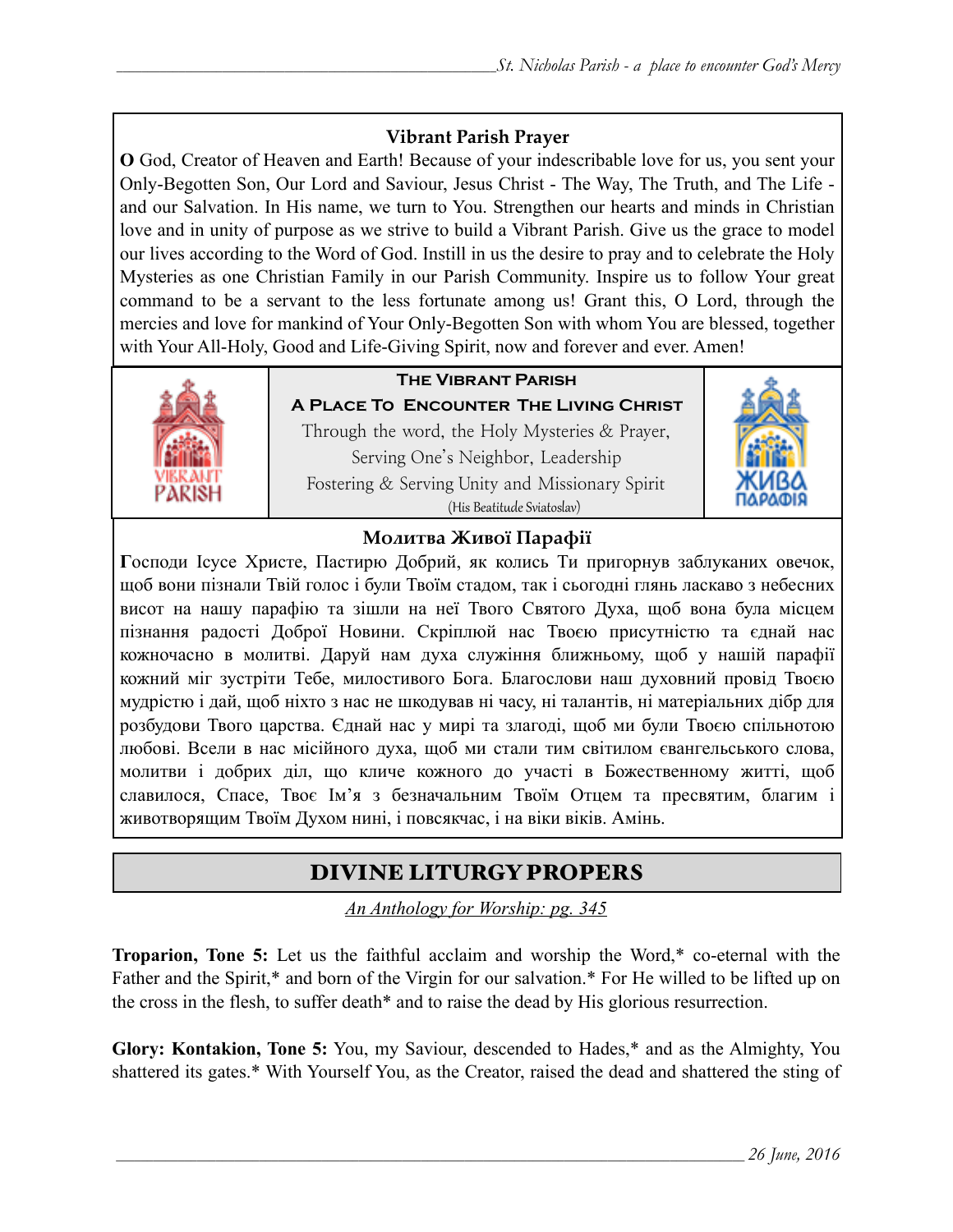death,\* and delivered Adam from the curse, O Lover of Mankind.\* And so we cry out: "Save us, O Lord<sup>"</sup>

**Now: Theotokion, Tone 5:** Rejoice, O rampart and protection of those who have recourse to you!\* Rejoice, O tranquil haven and Virgin,\* who gave birth in the flesh to your Maker and God! \* Fail not to intercede for those\* who sing and worship the Child you bore.

**Prokeimenon, Tone 5:** You, O Lord, will guard us and will keep us<sup>\*</sup> from this generation and for ever. *Verse:* Save me, O Lord, for there is no longer left a just man.

**Epistle - Rm. 12:6-14 - A reading from the letter of St. Paul to the Romans:** Brothers and Sisters, since we have gifts that differ according to the grace given to us, let us exercise them: if prophecy, in proportion to the faith; if ministry, in ministering; if one is a teacher, in teaching; if one exhorts, in exhortation; if one contributes, in generosity; if one is over others, with diligence; if one does acts of mercy, with cheerfulness. Let love be sincere; hate what is evil, hold on to what is good; love one another with mutual affection; anticipate one another in showing honour. Do not grow slack in zeal, be fervent in spirit, and serve the Lord. Rejoice in hope, endure in affliction, and persevere in prayer. Contribute to the needs of the holy ones, exercise hospitality. Bless those who persecute (you), bless and do not curse them.

**Alleluia, Tone 5:** *Verse:* Your mercies, O Lord, I will sing for ever; from generation to generation I will announce Your truth with my mouth. *Verse:* For You have said: Mercy shall be built up for ever; in the heavens Your truth shall be prepared.

**Gospel - Matthew 9:1-8 -** At that time Jesus entered a boat, made the crossing, and came into his own town. And there people brought to him a paralytic lying on a stretcher. When Jesus saw their faith, he said to the paralytic, "Courage, child, your sins are forgiven." At that, some of the scribes said to themselves, "This man is blaspheming." Jesus knew what they were thinking, and said, "Why do you harbour evil thoughts? Which is easier, to say, 'Your sins are forgiven,' or to say, 'Rise and walk'? But that you may know that the Son of Man has authority on earth to forgive sins" - he then said to the paralytic, "Rise, pick up your stretcher, and go home." He rose and went home. When the crowds saw this they were struck with awe and glorified God who had given such authority to human beings.

**Communion Hymn:** Praise the Lord from the heavens;\* praise Him in the highest.\* Alleluia, alleluia,\* alleluia.



**Тропар, глас 5:** Рівнобезначальне з Отцем і Духом Слово,\* що від Діви народилося на спасіння наше,\* прославмо, вірні, і поклонімся,\* бо Воно благозволило тілом зійти на хрест\* і смерть перетерпіти, і воскресити померлих\* славним воскресінням Своїм.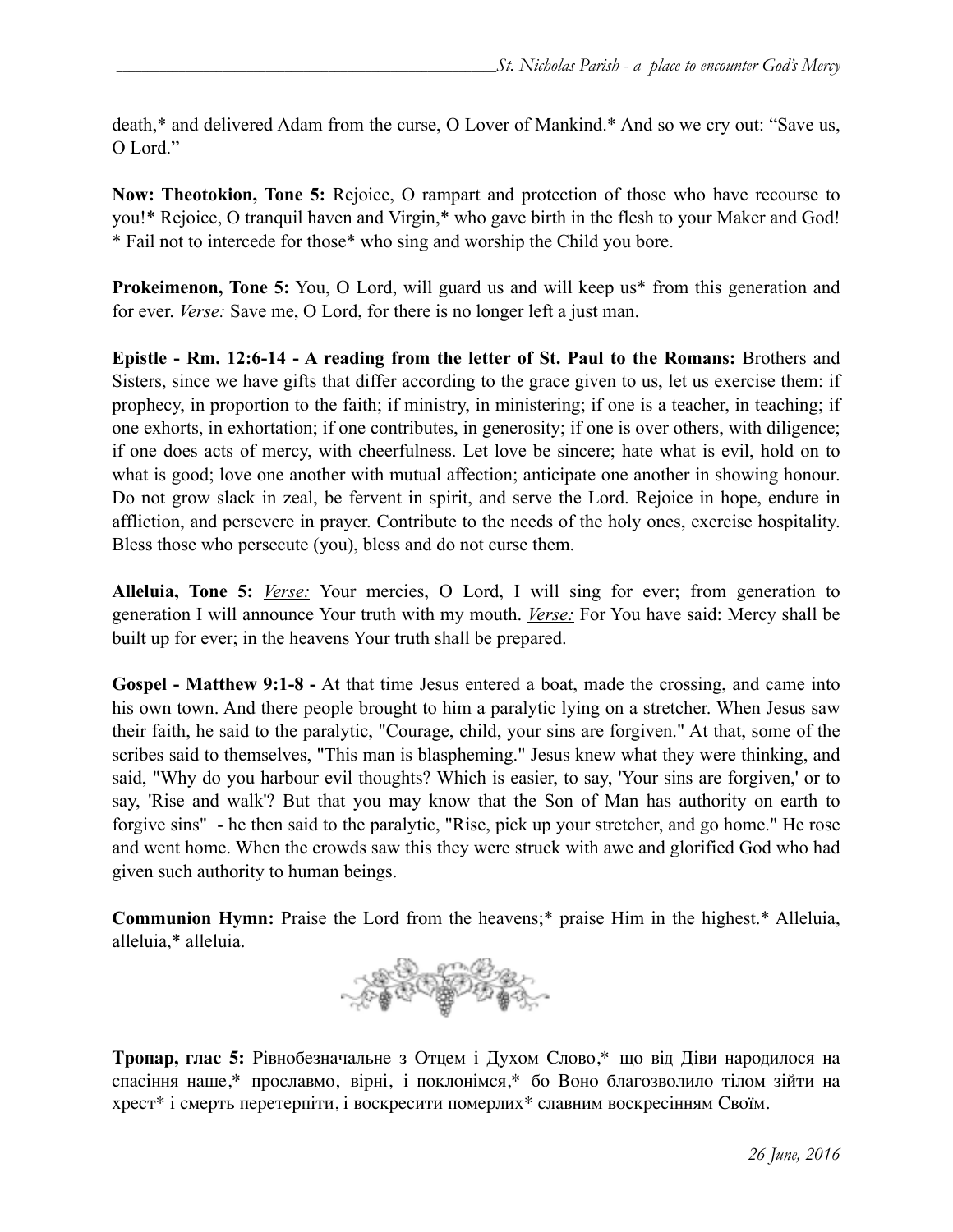**Слава: Кондак, глас 5:** До аду, Спасе мій, зійшов Ти,\* і, як всемогутній, сокрушивши його брами,\* Ти, Чоловіколюбче, як Творець, воскресив з Собою померлих,\* жало смерти вирвав, й Адама від прокляття визволив.\* Тому всі до Тебе взиваємо:\* Спаси нас, Господи!

**І нині: Богородичний, глас 5:** Радуйся, Брамо Господня, непрохідна!\* Радуйся, Охороно і Покрове тих, що до Тебе приходять!\* Радуйся, тиха Пристане і Вседіво, що Свого Творця і Бога тілом породила!\* Молись безупинно за тих, що прославляють\* і почитають Народоженого від Тебе.

**Прокімен, глас 5:** Ти, Господи, збережеш нас і захистиш нас\* від роду цього і повік. *Стих:* Спаси мене, Господи, бо не стало праведного.

**Апостол - Рм. 12:6-14 - До Римлян послання Святого Апостола Павла читання:** Браття і сестри, маючи, згідно з даною нам благодаттю, різні дари: коли то дар пророцтва, виконуймо його мірою віри; хто має дар служіння, нехай служить; хто навчання, нехай навчає; хто напоумлення, нехай напоумляє. Хто дає – у простоті; хто головує – дбайливо; хто милосердиться – то з радістю. Любов нехай буде нелицемірна; ненавидівши зло, приставайте до добра. Любіть один одного братньою любов'ю. Пошаною один одного випереджайте. В ревності не будьте ліниві, духом горіть, Господеві служіть; веселі в надії, в горі терпеливі, в молитві витривалі; святих у потребах спомагайте і дбайте про гостинність. Благословляйте тих, що вас гонять; благословляйте, не проклинайте.

**Алилуя, глас 5:** *Стих:* Милості Твої, Господи, оспівуватиму повік, і з роду в рід сповіщу устами моїми Твою вірність. *Стих:* Бо сказав Ти: Повік милість збудується, на небесах приготовиться істина Твоя.

**Євангеліє - Матей 9:1-8 -** У той час Ісус, сівши у човен, він переплив назад і прибув у своє місто. І от принесено до нього розслабленого, що лежав на ношах. Побачивши їхню віру, Ісус сказав розслабленому: "Бадьорися сину, твої гріхи відпускаються." Та тут деякі з книжників заговорили між собою: "Він хулить." Ісус, знавши їхні думки, каже: "Чого лукаве думаєте в серцях ваших? Що легше сказати: Твої гріхи відпущені, – чи сказати: Встань і ходи! Та щоб знали, що Син Чоловічий має владу на землі гріхи відпускати", – каже розслабленому: "Встань, візьми твої ноші та й іди до свого дому." Встав той і пішов до свого дому. Народ же, бачивши це, настрахався і славив Бога, що дав таку владу людям.

**Причасний:** Хваліте Господа з небес,\* хваліте Його на висотах. Алилуя, алилуя, алилуя!

## ANNOUNCEMENTS

✦**ST. ANDREW'S REGIONAL HIGH SCHOOL** has the following positions available: Two Part-time Certified Educational Assistants; School Counsellor/Academic Advisor position available. [Application forms and details are posted on http://cisdv.bc.ca/employment](http://cisdv.bc.ca/employment-opportunities.php)opportunities.php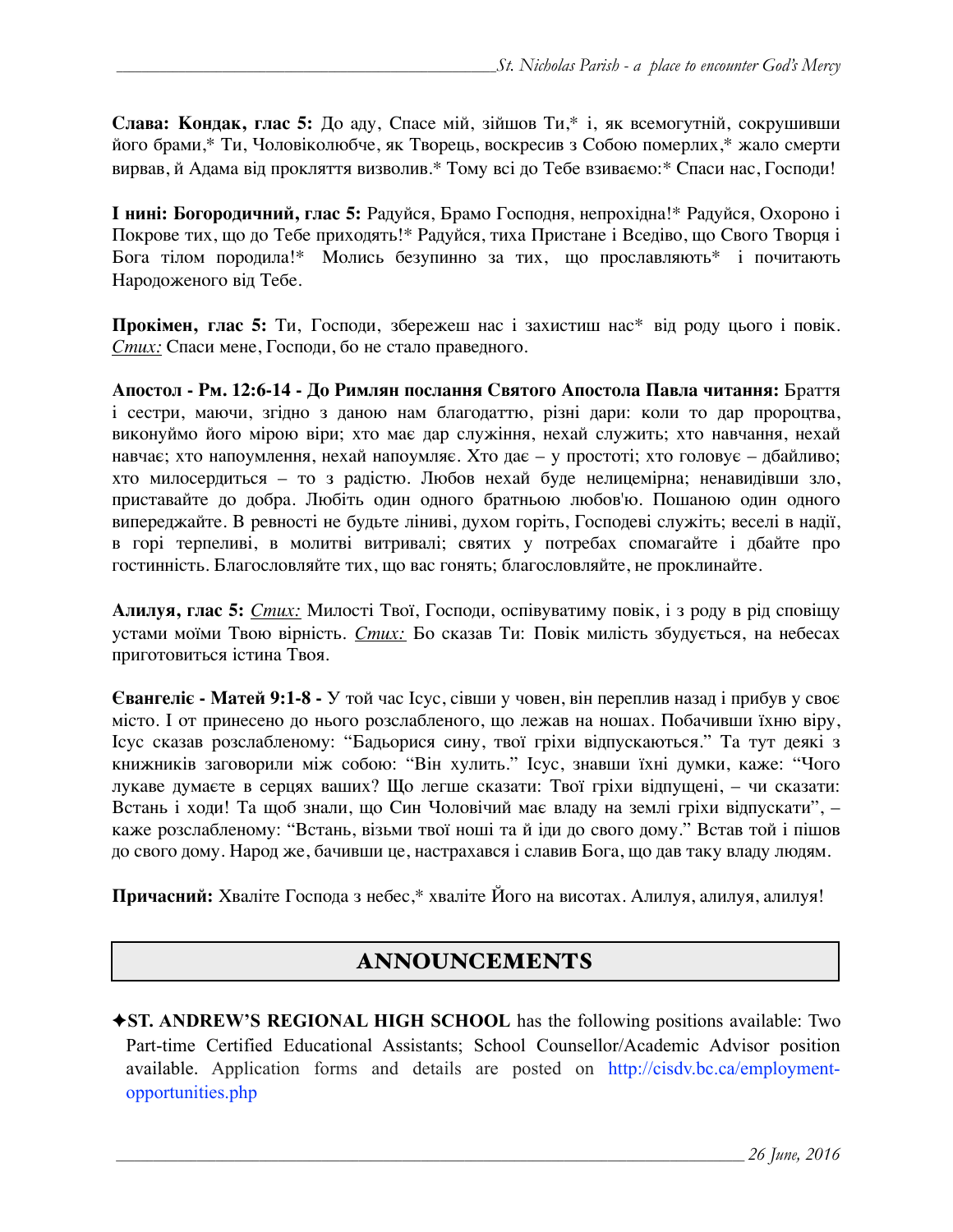- ✦**HAPPY BIRTHDAY** to all those who celebrated their birthdays this past week. May the Lord Our God continue to bless you abundantly and the Holy Mother of God protects you at all times. Многая Літа!
- ✦**WE NEED YOUR HELP:** Dear Parishioners. You probably noticed that we trimmed all the chestnut tress on the church property and we removed one tree for a cost of \$1,500. We want to let you know that we received a donation in the amount of \$1,000 towards this expense and we would welcome any donations to cover the rest of this cost. We also received another generous donations in the amount of \$1,000 to cover the cost of the repair of our industrial fridge in the kitchen. May God bless our donors abundantly for their generous donations to support our parish.
- ✦**MOLEBEN TO CHRIST THE LOVER OF MANKIND:** please join us for Moleben every Wednesday at 7PM.
- ✦**THE DIVINE LITURGY AN ANTHOLOGY FOR WORSHIP:** books have been purchased and we would be most appreciative for any donations to offset the costs of the books (\$400.00). This is a one-volume source for singing the Divine Liturgy in English with sections in Ukrainian. This book contains Sundays, Festal and Weekday Musical Settings for the Divine Liturgy of St. John Chrysostom, Music for the Liturgy of Saint Basil the Great, the Hours in English, Propers for the Liturgical Year, Tables for Scriptural Readings, Hymns and Carols, Blessings and Other Brief Rites. May the use of the Anthology bring abundant blessings to all of us, and with one voice and one heart sing the praises of the Father, Son and Holy Spirit, now and forever. Amen.
- ✦**JOIN OUR CHOIR:** Do you enjoy singing? Please consider joining our St Nicholas Parish Choir and remember that we ALWAYS looking for new members! Contact Motria Koropecky for details at 250.658.3051
- ✦**VIBRANT PARISH PRAYER:** Please help yourself to a copy of the Vibrant Parish Prayer card located in each pew. You are most welcome to take one home with you. This prayer is recited at the end of each Liturgy. "It is in our parish the faithful most frequently encounter Christ through Christian instruction, community prayer and service to ones neighbour. In promoting and enlivening our parish life, we also enliven the entire Church."
- ✦**CATECHISM ANNOUNCEMENT:** "*And they were bringing to Him also the infants, in order that He may be touching them; but after the disciples saw it, they rebuked them. But Jesus called them to Himself and said, Let alone the little children to come to Me, and cease hindering them; for of such is the kingdom of God*." We are happy to welcome all children to our St. Nicholas The Wonderworker catechism program. Weekly classes are scheduled Sunday morning during Divine Liturgy. We want your children to learn more about their Catholic faith, sacred scripture, feast days, and religious practices and customs of the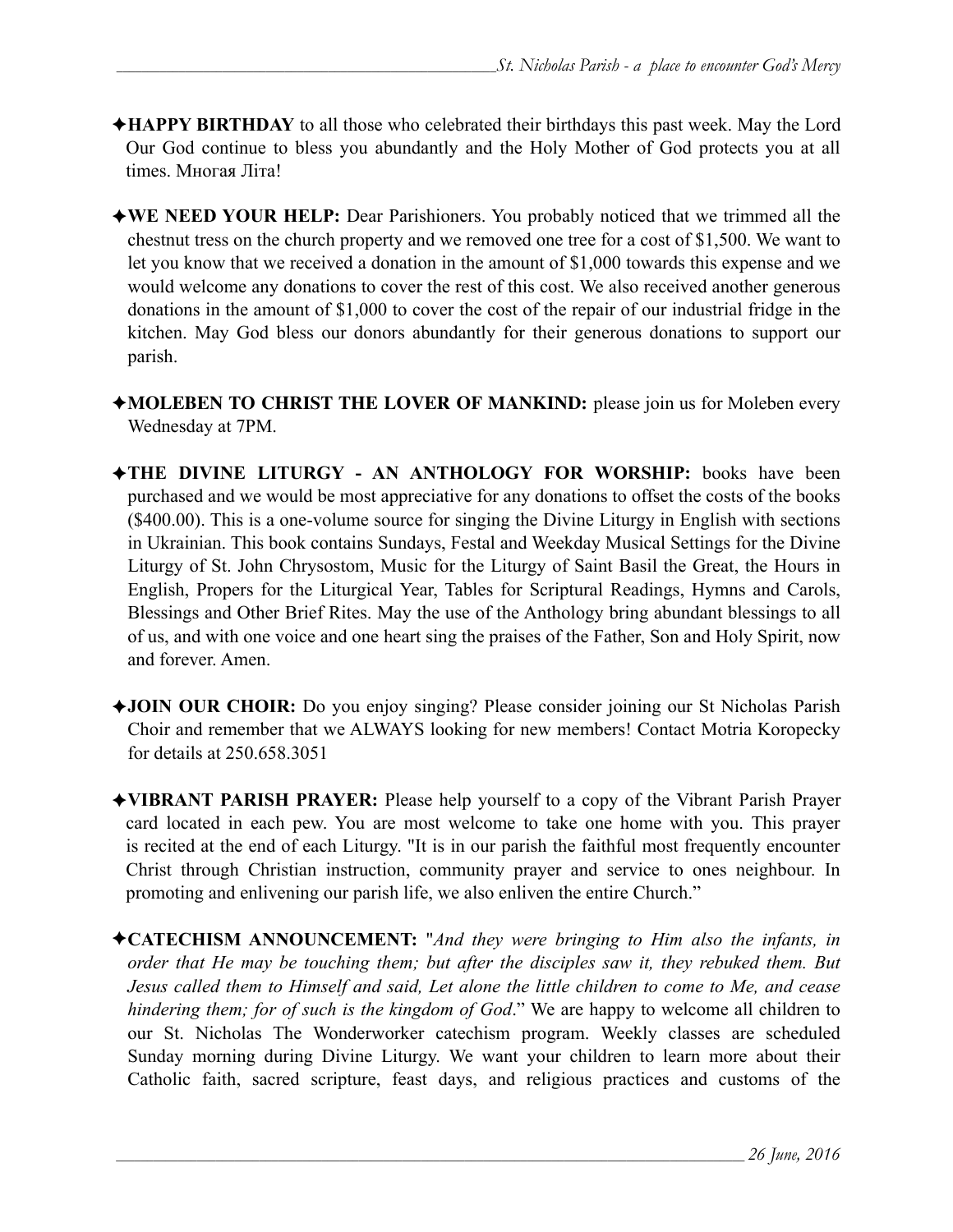Ukrainian Catholic church. If you have any questions, please do not hesitate to contact Marian Chalifoux at 250.507.1005

- ✦**PRAYER REQUEST:** Please keep in your prayers members of our parish, our family and friends who are ailing, are in hospitals, nursing homes and those who are not able to join actively in their community.
- ✦**THRIFTY'S PRE-PAID FOOD CARDS** We all have to buy groceries. Why not have 6% of it returned back to the church at no extra charge! Cards are available in \$100, \$200, and \$500 denominations. Talk to Alec after today's liturgy to pre- order your cards. We need to sell A LOT of them! We encourage you to consider purchasing them for yourselves as gifts too.
- ✦**TRAVELING ICON:** Anyone interested in gracing their home with Christ The Teacher Icon can call Darlene DeMerchant at 250.727.3837
- ✦**RENOVATIONS TO THE RECTORY:** In our today's world, everything is costing more and more money. We as a Parish community really need your help. We need your financial help toward the costs of the renovations to the rectory. Renovation Fund is \$30,000 but we are still short over \$15,000 of our goal. We need to rebuild the front porch and steps and the rear stairs as well as do seismic upgrade to the basement which will cost us approximately \$25,000. Please consider donating generously to this work. We thank you and pray for you!
- ✦**SUNDAY COFFEE VOLUNTEERS** act as hosts and serve light refreshments following the Sunday morning Divine Liturgy, providing an opportunity for the faithful to socialize with friends and visitors following their shared worship experience. We thank all of our parishioners who kind volunteer to serve refreshments. Whether you are new to the Parish, or are a longtime members, please join us for coffee.
- ✦**BE A STEWARD:** Have you ever wondered what more can you do to help our parish? Here are some suggestions: **Steward** of property security; **Steward** of grounds cleaning; **Steward** of cleaning church; **Steward** of church linen; **Steward** of outreach; **Steward** of caring; **Steward** of prayer; **Steward** of service. Quite often, our homebound or senior members, once active in their younger years, want to find purpose in their senior years. It's not only about doing but about "BEING" present to others. Contact Fr. Yuriy **OR** Darlene DeMerchant for more information. You will be amazed how "BEING" can make a difference.
- ✦**SUNDAY, JUNE 19 DONATION:** Coffee: \$46.60; Vigil lights: \$14.50; Loose collection: \$73.00; Envelope collection: \$595.00; Pre-authorized payments June 13 to June 19: \$120.00
- ✦**PARISH COUNCIL MEETING:** Tuesday, June 28 at 6:30 PM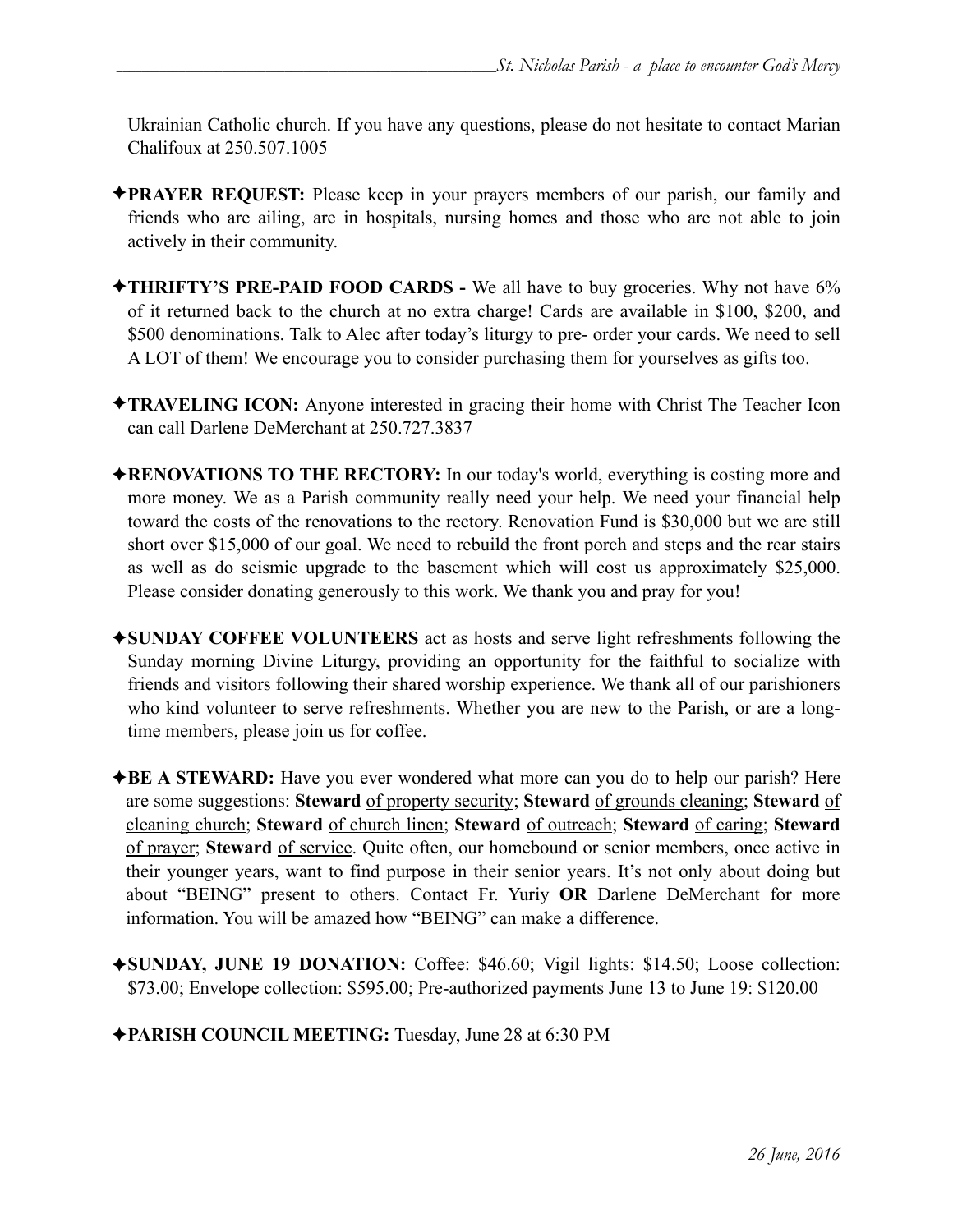#### CAMP ST. VOLODYMYR - 21-28 AUGUST, 2016

We are currently in need of a camp nurse, arts & crafts co-ordinator and someone to help to take the leadership role in the kitchen. If you are interested or know of anyone who may be able to fulfill these roles please contact Jennifer Caldwell @ 604.220.0584 or jennsawka@hotmail.com. Visit our website via [www.nweparchy.ca](http://www.nweparchy.ca/) REGISTRATION

Camp offers a wide range of activities for campers aged 7-15 (as of December 31, 2016). Registration is available online via Eventbrite "Camp St. Volodymyr BC 2016." Early bird registration Ends July 7, 2016.

#### DONATE

We are always happy to accept food donations

#### NEWS

#### Cardinal Parolin: I saw Christian culture, dialogue & brotherly solidarity in Ukraine

 The visit of the Vatican's Secretary of State Cardinal Pietro Parolin was concluded with a meeting with the All-Ukrainian Council of Churches and Religious Organizations held on June 20 in metropolitan chambers of St Sophia. The Vatican guest shared his impressions of the visit to Ukraine, and members AUCCRO remembered how they met with Pope John Paul II 15 years ago.

 In a speech to AUCCRO members, Cardinal Parolin noted the importance of this organization for Ukrainian religious life. The archbishop pointed out that in the times of the baptism of Kyiv there was the unity and communion between Rome and Constantinople. "That event is a kind of archetype, which is not just recalled in memory, but from which we draw inspiration to understand: if this was our past, why it cannot be our future, in the restored fidelity to the commandments of Christ "that all may be one"?"

 The cardinal recalled that in the last century Ukrainian people became martyrs who endured the madness of Nazism and Communism, famine and turmoil of the Chernobyl disaster.

 "The Ukrainian people still suffer from bombing, destruction of villages and infrastructure, and primarily from the return of hatred and mistrust that are destabilizing the society, which makes all efforts to gain the opportunity to equally enjoy the various gifts that the Creator has bestowed upon them," the Vatican's Secretary of State noted.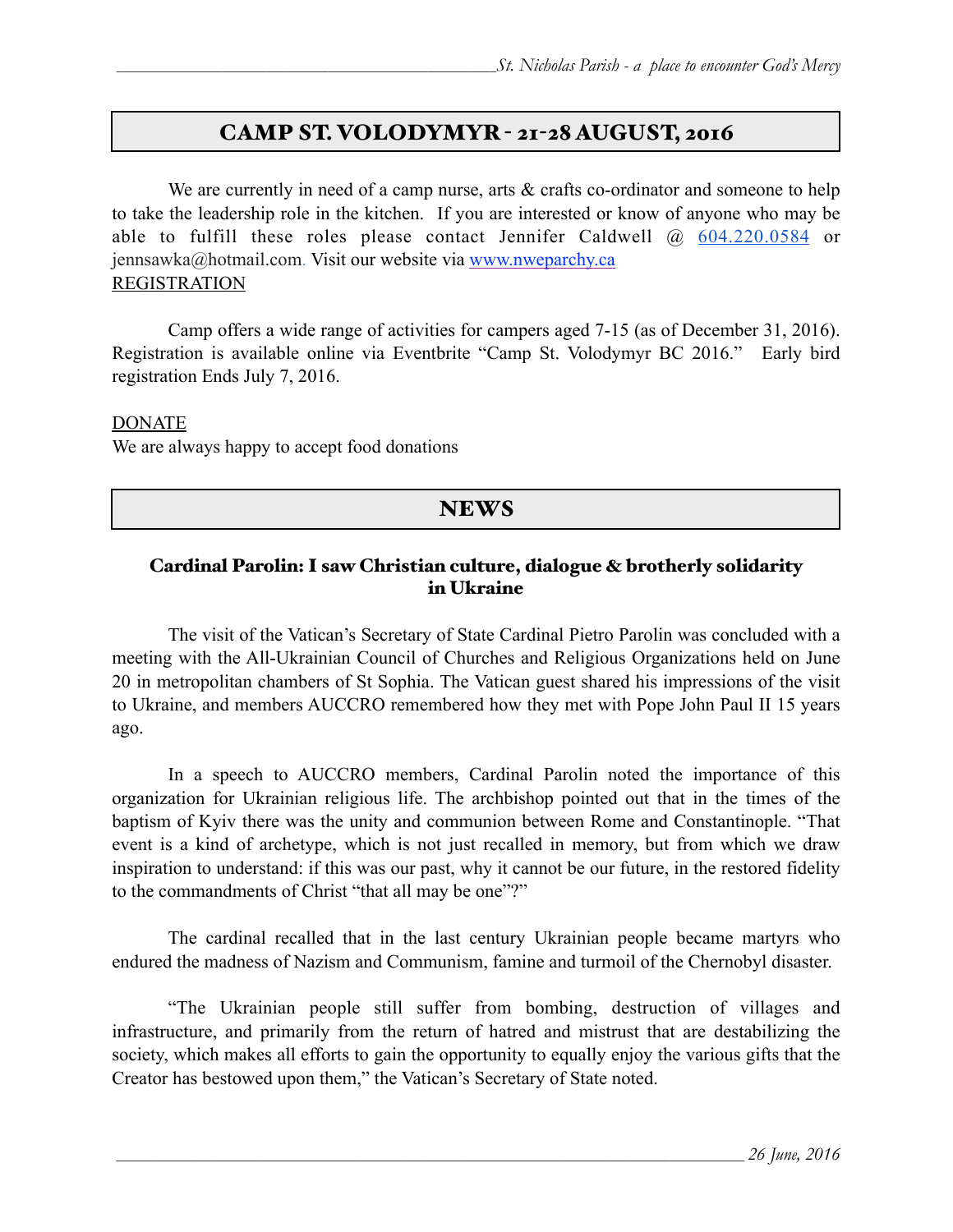"At this time of outstanding difficulties, aggravated by the load of institutional, financial and moral crisis, which inflicts great suffering – we, the religious community, are called to the unprecedented responsibility," the Cardinal said. He assured that common service of all those who believe in God to those in need will help everyone feel brothers again.

 "This is our day, brothers; the time for which we are responsible. For neither politics nor wealth, nor mutual disputes can make us true disciples of the Creator. We will become true through the spirit of service and trust to us, which comes from the fact that we have no other purpose than serving the common good," the Vatican's Secretary of State noted, speaking to AUCCRO members. "For a believer, nothing can justify hatred, slander, rejection of one's brother. It is even less possible to justify using the name of God. This is blasphemy: refer to God as the One who produces division and death."

 The Vatican's guest also said that the striving of Ukrainian youth for justice, fighting corruption, abuse of power and lack of opportunities can be based on Christian culture, which is rooted in the Ukrainian land. "This culture continues to inspire when we first become its witnesses. Our debate and our opposition in the name of the past forgotten by everyone except for our stubborn resentment do not help us to be the followers of that truth which makes us free. Your young people are seeking for integrity, consistency, respect and want to see it first in us and through us. If we can give it to them – they will be saved and will save Ukraine," the Cardinal said.

 At the end of his speech, he said that the entire Catholic Church, which raised funds to help Ukraine, wanted to take actual steps towards peace in Ukraine and solidarity with the victims of war in eastern Ukraine.

 In turn, all members of the Ukrainian Council of Churches and Religious Organizations mentioned the visit of St. John Paul II in Ukraine and invited the current pontificate to come to Ukraine. Head of the UGCC Patriarch Sviatoslav said that His Eminence Lubomyr (Husar) often recalled the words of Pope John Paul II, who was impressed by meeting with AUCCRO members and called Ukraine the "laboratory of ecumenism."

 Archbishop Yevstratii (Zoria), the representative of the UOC-KP, conveyed greetings from Patriarch Filaret and also recalled the words of John Paul II that after long ecumenical theological discussions the time came for common protection of morals, family, and human dignity, that AUCCRO is actually engaged in. "We remain different, but talk about one and the same thing."

 Sheikh Ahmad Tamim spoke on behalf of the Muslims of Ukraine. Hennadiy Bilorytskyy thanked on behalf of the Chief Rabbi Jacob Dov Bleich for the efforts of the Catholic Church in support of the Jewish-Christian dialogue. He said: "We need peace, but not at any price. Not at the cost of Ukrainians because we have already paid a high price."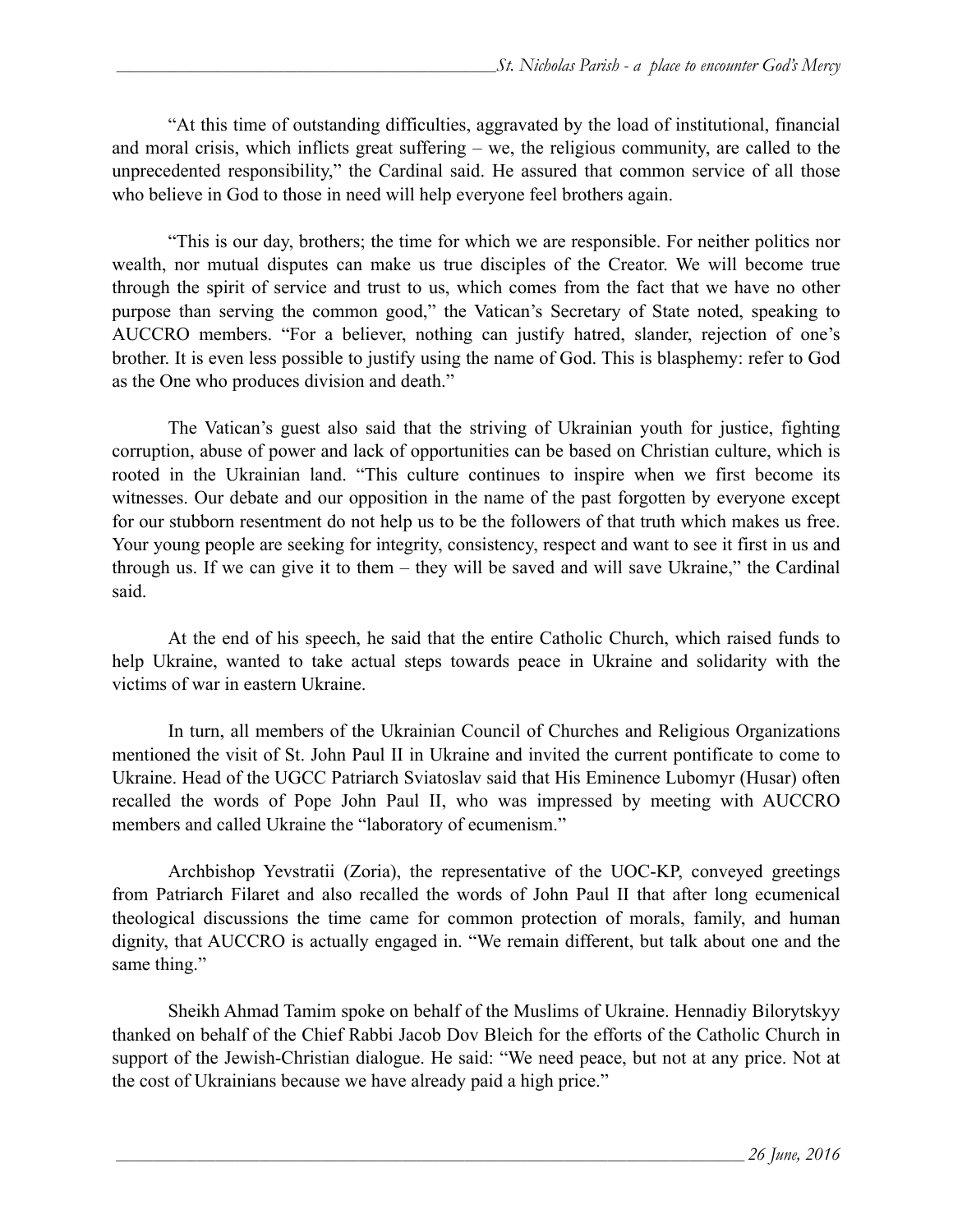In turn, Archpriest Mykolai Danylevych, spokesman for the Ukrainian Orthodox Church (Moscow Patriarchate), expressed hope for the Vatican's balanced position on Ukrainian events. He also mentioned that during the great wars the Catholic Church found itself in the situation where its congregation was on both sides of the front. Now the faithful of the UOC (MP) are on both sides of the confrontation. Like the Vatican, they stand for territorial integrity of Ukraine.

 President of the Council Valeriy Antoniuk, chairperson of the Ukrainian Union of Baptist Churches, thanked the Catholic Church for the good initiative, readiness to serve Ukraine. In the follow-up to the previous speakers – the council members and representatives of the government, he invited Pope Francis to visit Ukraine again.

 Expressing gratitude for this meeting, Cardinal Parolin could not withhold admiration of the Council's work and the level of dialogue. He also called for more active joint actions relying "on the great resource that you have - the people." The whole country is suffering, but he saw people's solidarity, joy and desire to help each other. It is the communication with people that was the best experience of the Vatican's guest in Ukraine.

#### *(risu.org.ua)*

#### Pope Francis invokes magic word 'genocide' on day one in Armenia

 In a departure from his prepared text on Friday, Pope Francis used the magic word "genocide" in describing the suffering and loss of life of Armenians at the hands of the dying Ottoman Empire in the early 20th century. Invoking that term generally brings political and diplomatic protests from Turkey.

Suppose you're a pope on a foreign trip, and you know full well there's one word that pretty much everyone is waiting to hear you say. Also suppose you don't quite want to say it every time you open your mouth - either because you don't like having your linguistic choices dictated, or because of political and diplomatic fallout, or because you prefer another vocabulary, or for some other reason.

What do you do?

One option is to allow your hosts to use the word, over and over again, and then to have your official communications channels make sure everyone knows it's been said. Another is to wait for the right moment, and just go ahead and say it yourself.

On Friday in Armenia, Pope Francis did both.

 Heading into his June 24-26 outing, Armenians were straining to hear Pope Francis use the word "genocide" with regard to their staggering losses in the early 20<sup>th</sup> century under the old Ottoman Empire. Many worried he might not do so after a recent comment on the present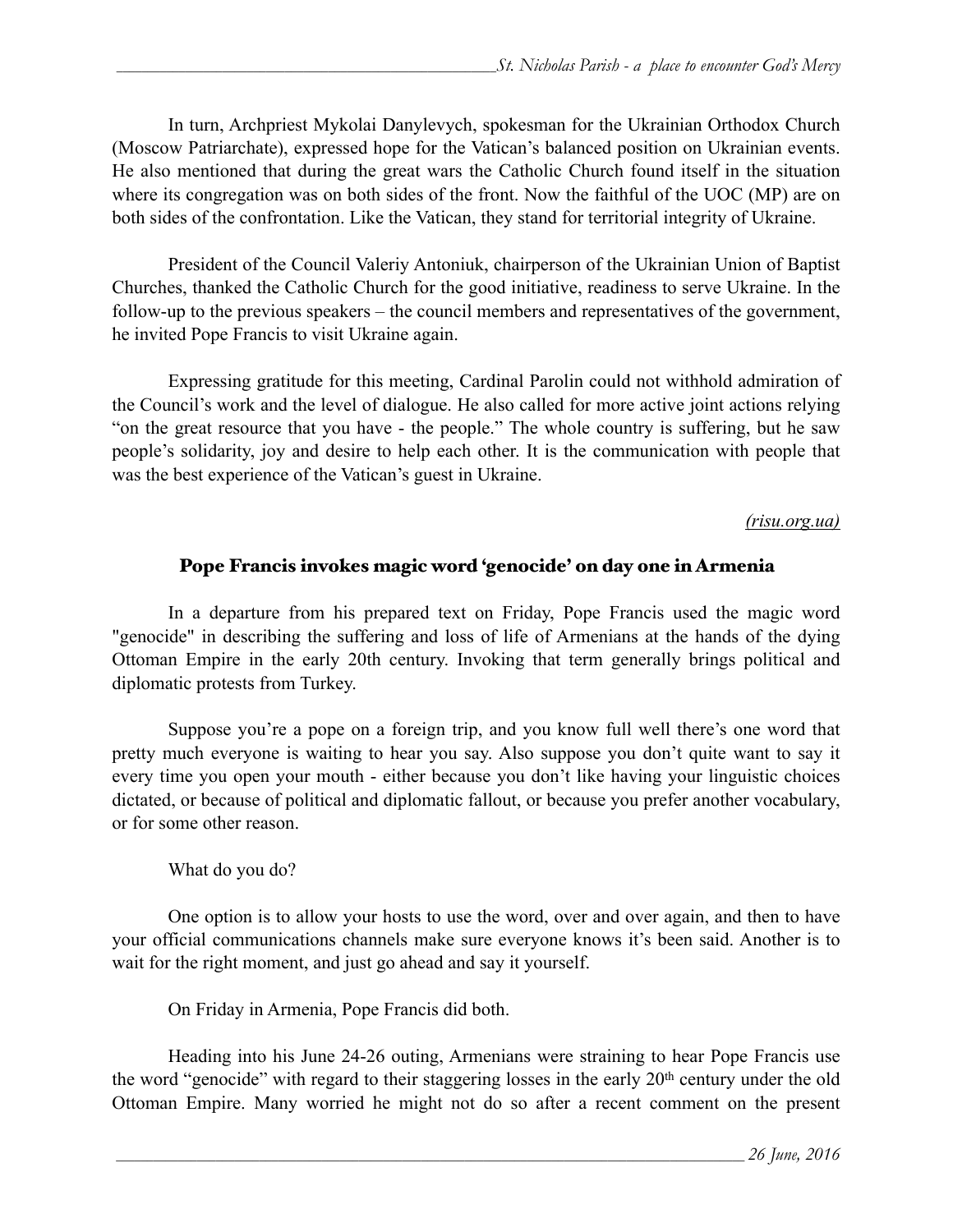situation facing Christians in Iraq and Syria, in which Francis said he prefers the word "martyrdom" to "genocide."

Use of the term "genocide," of course, usually drives Turkey into cycles of objections and protest, claiming that what happened was part of a larger war rather than a consciously genocidal campaign of extermination. When Pope Francis used the term in the context of an anniversary ceremony last year, Turkey recalled its ambassador to the Vatican.

In two major addresses on Friday, one at Yerevan's Apostolic Cathedral and the other at the country's Presidential Palace, Francis clearly and repeatedly acknowledged the magnitude of the suffering Armenians endured.

He heard his hosts, Karekin II, Catholicos of All Armenians, head of the local Orthodox community that's basically the national church here, and Armenian President Serzh Sargysan, describe that carnage over and over again as a "genocide."

Karekin used the term "genocide" four times in the course of a brief welcoming address, while Sargysan used it three times, adding, "We simply want things to be called by their names."

Both speeches were provided in advance by Vatican press aides, in translation and at the same time the pope's talks were distributed - which doesn't quite make them official Vatican verbiage, but which does suggest the Vatican wanted people to know Francis wasn't running away from references to "genocide" either.

In an address to the political and diplomatic community in Yerevan on Friday evening, Francis recalled that last year was the centenary of the Armenian genocide - the "Metz Yeghérn," as Francis called it, literally meaning "great evil" or "great calamity," a term that for Armenians carries much the same resonance as Shoah does for Jews with regard to the Holocaust.

In a small but significant departure from his prepared text, Francis added a reference to the event as "that genocide," thereby using the key word his audience was waiting for him to deliver.

"Sadly, that tragedy was the first of the deplorable series of catastrophes of the past century, made possible by twisted racial, ideological or religious aims that darkened the minds of the tormentors even to the point of planning the annihilation of entire peoples," Francis said.

The pontiff also added, "It's so sad, that in this, as in the other two [genocides], the great international powers looked to the other side."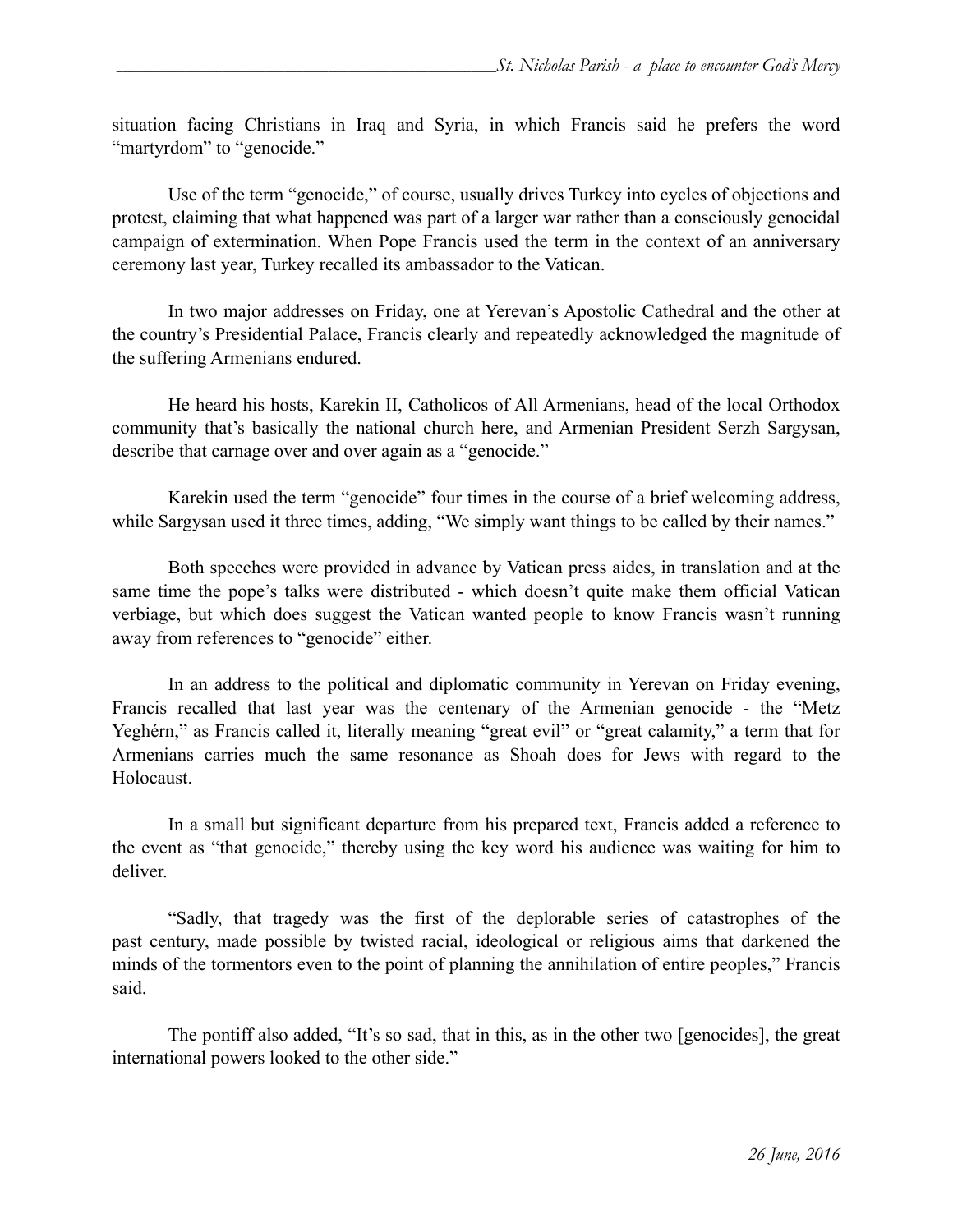Earlier in the week, the pope's spokesman, Father Federico Lombardi, gave a briefing to reporters that studiously avoided using the word "genocide," insisting that Metz Yeghérn is "actually stronger."

"I'm free to use the word, the term that my Armenian brothers use, [and] I think everyone knows very well what it means," Lombardi said, pointing out that Francis will visit the official Armenian Genocide memorial on the hill of Tsitsernakaberd on Saturday precisely in order to recall the loss of life.

While there, Francis will deposit flowers and also meet a small group of descendants of Armenians who fled the slaughter in 1915 and were sheltered by Pope Benedict XV at Castel Gandolfo, the summer papal residence in the hills outside Rome.

On Friday night, Lombardi said he could not predict what Turkey's reaction may be to the pope's latest use of the term "genocide," but stressed that "the pope always speaks in the perspective of peace, reconciliation, and dialogue among different peoples, nations and cultures."

"There are many Armenians who have good relations with Turks, and many Turks have good relations with Armenia, people who desire peace and dialogue," he said.

The pope was especially strong on the impact of the suffering, which St. John Paul II and a former Armenian patriarch described in 2001 as "the first genocide of the 20th century."

 "Having seen the pernicious effects to which hatred, prejudice and the untrammelled desire for dominion led in the last century, I express my lively hope that humanity will learn from those tragic experiences the need to act with responsibility and wisdom to avoid the danger of a return to such horrors," the pope said.

 "May all join in striving to ensure that whenever conflicts emerge between nations, dialogue, the enduring and authentic quest of peace, cooperation between states and the constant commitment of international organizations will always prevail, with the aim of creating a climate of trust favourable for the achievement of lasting agreements," he said.

Indirectly, the pontiff also acknowledged that a major driving force for the violence unleashed by the Ottomans on their Armenian minority a century ago is because the Ottomans were Muslims and the Armenians are fiercely proud of their heritage as the world's first officially Christian nation.

"It is vitally important that all those who declare their faith in God join forces to isolate those who use religion to promote war, oppression and violent persecution, exploiting and manipulating the holy name of God," Francis said, in effect stipulating that the Armenians know that reality better than most.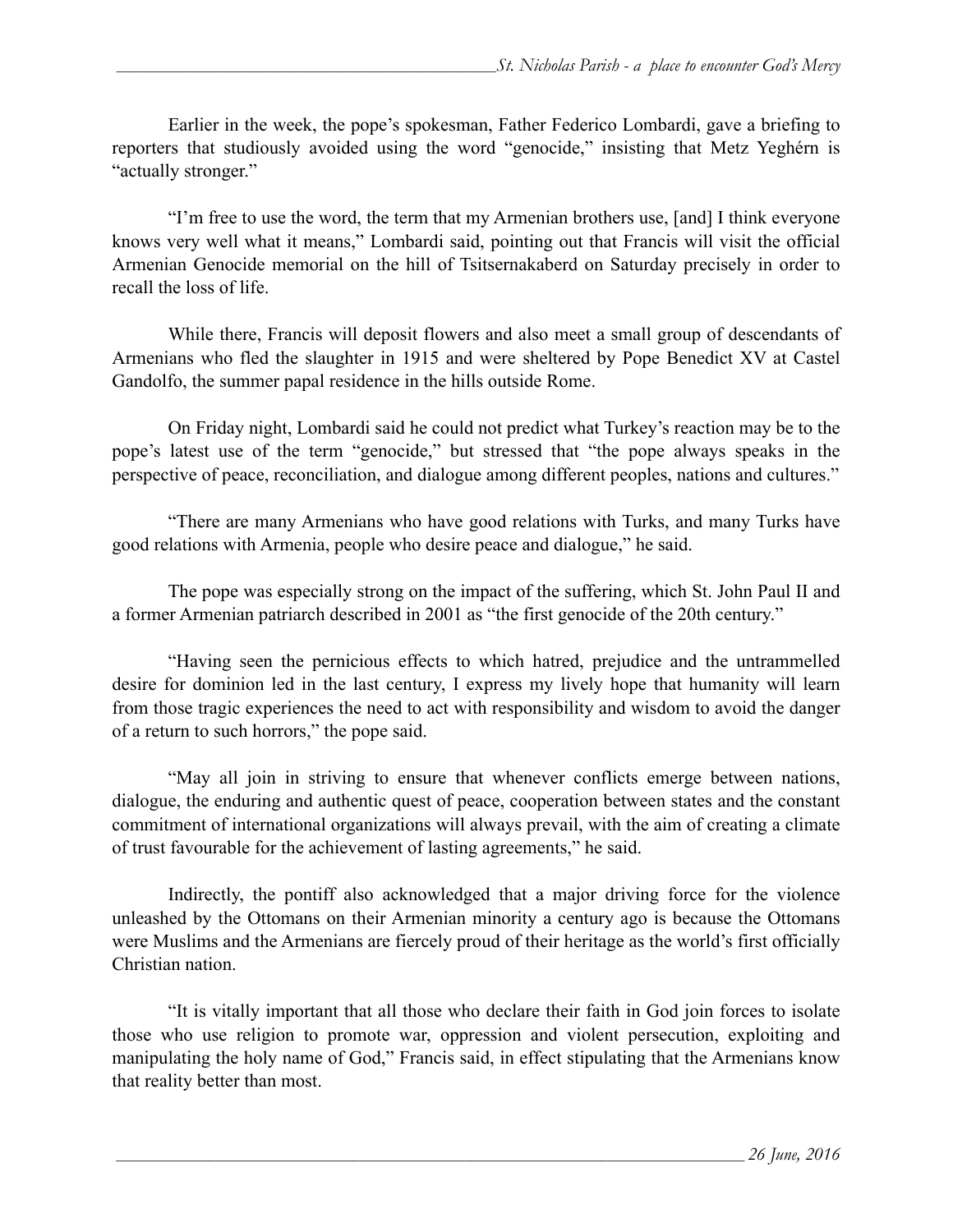Francis acknowledged that such anti-Christian persecution is hardly a finished tale.

"Today Christians in particular, perhaps even more than at the time of the first martyrs, in some places experience discrimination and persecution for the mere fact of professing their faith," he said.

"The Armenian people have experienced these situations firsthand; they have known suffering and pain; they have known persecution; they preserved not only the memory of past hurts, but also the spirit that has enabled them always to start over again," Francis told his hosts.

In his clinching line to the speech, Francis praised "the courage of the martyrs," a reference every Armenian would immediately recognize as, in part, a reference to their ancestors a century ago.

In other words, at the end of day one in Armenia no one could accuse Pope Francis of having come here and either avoiding or playing down the magnitude of the country's suffering, which is so much a part of the national consciousness, and he did once use the word that Armenians believe is the key symbol of sensitivity to their losses.

 Yet the pope also did not go out of his way to invoke the word every chance he had, thereby also signalling sensitivity to Turkish attitudes.

 It remains to be seen whether that will be enough to head off another diplomatic and political impasse with one of the world's most important Muslim powers, but at least this part is clear: Francis may not use the word "genocide" every time he talks about Armenia, but he has not put it on the shelf either.

*(cruxnow.com)*